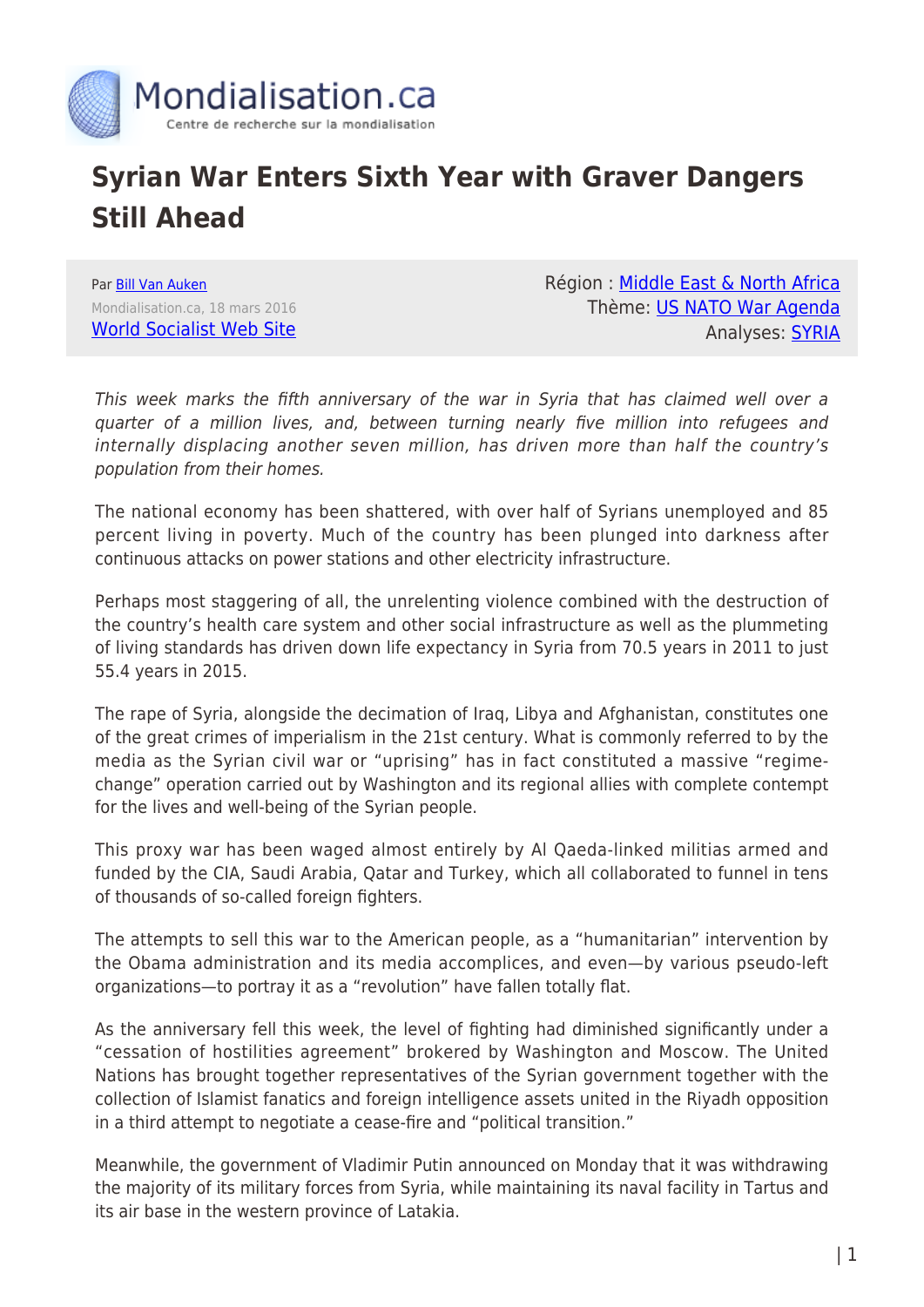In less than six months, the Russian intervention enabled Syrian government troops to regain some 4,000 square miles of territory and 400 towns, solidifying their grip over the western part of the country which includes the major population centers, while cutting off the main supply routes from Turkey for the Islamic State of Iraq and Syria (ISIS) and the al-Nusra Front, Syria's Al Qaeda franchise.

The Russian intervention only underscored the phony character of the "war on ISIS" waged by the US, which was calibrated not to weaken the "rebels," among whom ISIS and al-Nusra counted as the most potent contingents.

The recent turn of events prompted angry and sarcastic editorials from both the Wall Street Journal and the Washington Post, both of which from the outset have reflected the views of those within the US ruling establishment and the Obama administration itself who have pressed for a more direct US military intervention. Both papers ridiculed Obama for suggesting that the Putin government's Syrian intervention would lead it into a "quagmire."

"As quagmires go, Mr. Putin will take it," the Journal commented. "On Monday he announced that Russia will begin withdrawing the 'main part' of its forces in Syria having accomplished his strategic goals at little cost."

Similarly, the Post editorialized that far from landing in the quagmire, "Mr. Putin has accomplished quite a lot, and his gains have come at the expense of US interests and of Mr. Obama's stated goals in the region."

It would be a serious mistake to interpret the immediate conjuncture and the bitter recriminations over Putin's supposed victory as a signal that Washington has thrown in the towel over its Syrian intervention. US imperialism is not about to accept the consolidation of a regime in Syria allied to Moscow, any more than it will countenance the rise of Russia as a regional, much less global, rival.

For the moment, the Obama administration will seek to exploit the UN-brokered "peace talks" and any concessions that it can wring from Moscow, Tehran and the government of President Bashar al-Assad itself to pursue the regime change that it has been unable to bring about by force.

After the election in November, however, it may rapidly turn to new tactics. It is a longstanding practice of the US government to delay as much as possible the launching of new wars in election years until after the vote in order to prevent militarism from becoming a subject of popular political debate.

Within the Obama administration, there is a substantial faction that has consistently pressed for more direct US military intervention, as was highlighted by the recent article published in the Atlantic magazine, headlined "Obama's doctrine." It quoted figures like current Secretary of State John Kerry, former secretary of state and Democratic presidential frontrunner Hillary Clinton, former defense secretary Leon Panetta and others criticizing Obama for failing to launch missile strikes in September 2013 over the fabricated charges that the Syrian government had carried out chemical weapons attacks.

Current Defense Secretary Ashton Carter is quoted explaining that Obama's view is that Asia "is the part of the world of greatest consequence to the American future." He is therefore loathe to have another US war in the Middle East distract from preparations for a